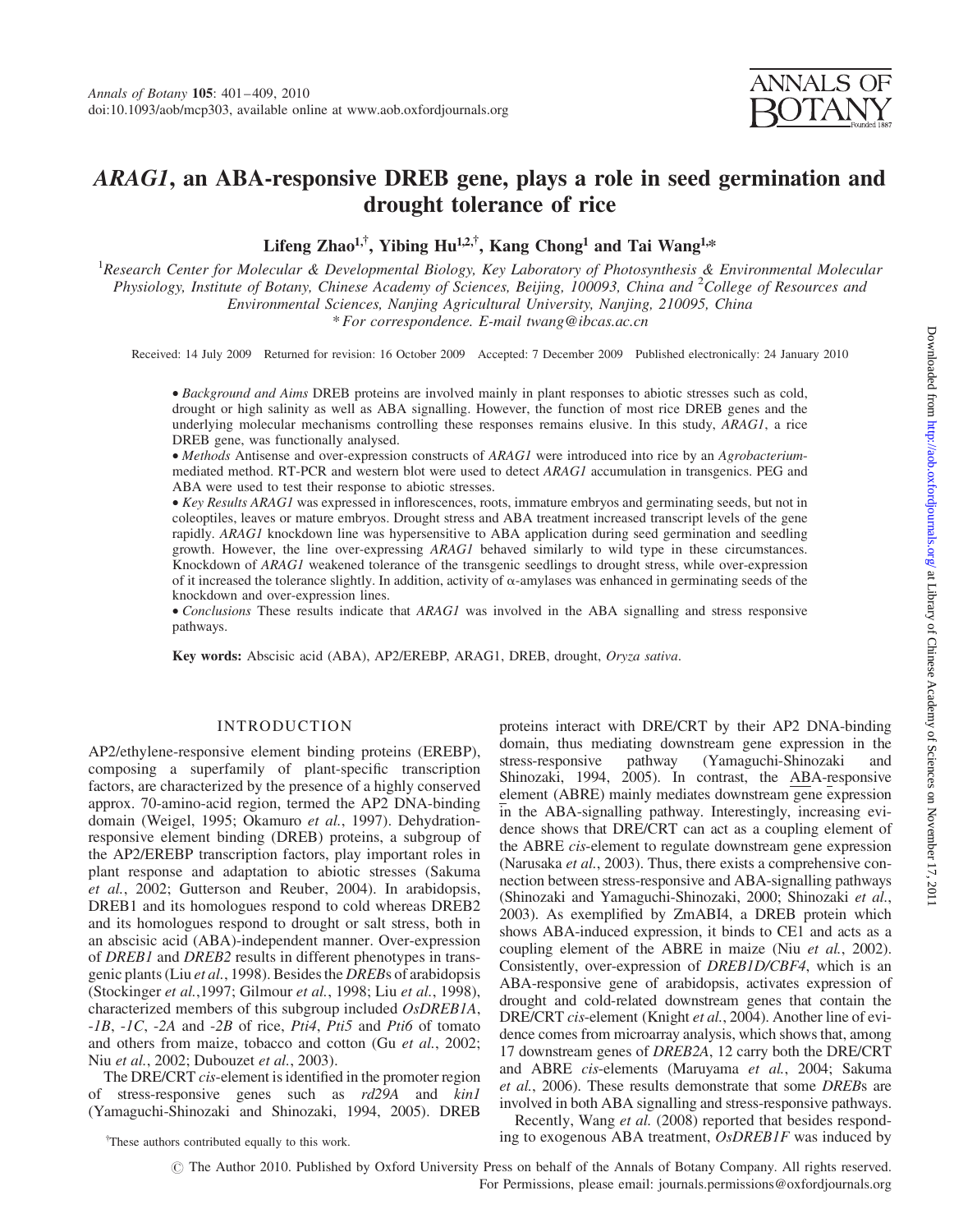drought or salt stresses in rice, suggesting that OsDREB1F was involved in both the stress-responsive and ABA-signalling pathways. Similarly, over-expression of DBF2, a DREB gene of maize, represses not only the basal promoter activity of its downstream gene, but also the effect of ABA (Kizis and Pagès, 2002). These researches reveal that the plant hormone ABA is intimately linked with DREB protein function and some aspects of their relationship have been addressed. That ABA regulates seed germination and seedling growth has been reported (Finkelstein et al., 2002); however, whether DREB affects theses activities, and through which pathway it regulates them remain to be clarified. In this study, a cDNA sequence of a DREB-like gene, ABA responsive AP2-like gene in rice  $(ARAGI)$  was isolated, and its function investigated through transgenic strategies to understand the role it played in ABA-regulated plant activities.

# MATERIALS AND METHODS

## Plant materials and nuclear acid extraction

Cultivar Zhonghua 10 (Oryza sativa L. ssp. japonica) wildtype (WT)and transgenic rice were grown conventionally in a greenhouse. Plant material was harvested as follows: inflorescences at male meiosis and developing embryo stages; leaves from 2-week-old seedlings; and roots and coleoptiles from seeds germinated for 3 d on paper soaked in sterile water. Germinating embryos were striped from rice seeds after imbibition for 24 h. Total RNA in the endosperm was extracted according to Li's method (Li, 2006). To detect the gene's response to ABA inducement, seedlings 1 week after germination were treated with solutions of different ABA concentrations before RNA was extracted.

Genomic DNA was extracted using cetyltrimethyl ammonium bromide (Murray and Thompson, 1980). Total RNA was extracted using TRIzol reagent (Gibco-BRL) according to the manufacturer's protocol, followed by digestion with RNase-free DNase I (TaKaRa) to remove residual genomic DNA.

#### Isolation of the cDNA sequence of ARAG1

According to the predicted sequence of ARAG1 (AJ307662; Genbank), a gene-specific primer pair, P1 (5'-GAGCTCTC TTTCCACGTCGCGAGAG-3') and P2 (5'-TCTAGACGGGT TGTACATGCAGGCT-3'), were designed. About  $5 \mu g$  of root total RNA was reversely transcribed into first-strand cDNA by use of the ThermoScript kit (Invitrogen). PCR was performed with the cDNA as template. Purified PCR products were cloned into the pGEM-T vector (Promega) and sequenced.

## Semiquantitative RT-PCR analysis of ARAG1 mRNA expression

A total of  $5 \mu$ g of RNA isolated from different organs or from different treatments were reverse-transcribed into firststrand cDNA. RT-PCR was performed for 30 cycles in a 50- $\mu$ L mixture that included  $\hat{1}$   $\mu$ L of the first-strand cDNA, 10 pmol each of the gene-specific primers P3 (5'-ATCCAT GGACGACTCGTCGTTC-3<sup>'</sup>) and P4 (5'-CGACTAGTGTAG

TACTCCCACAGAAGTG-3'), which were designed to amplify the coding region of ARAG1, 200  $\mu$ M dNTPs, 1  $\times$ PCR buffer and 2.5 U DNA polymerase  $(5 \text{ U } \mu L^{-1}$ ; Takara). The PCR products were separated in 1% agarose gels and photographed. Tubulin A (Tub A, accession  $\overline{X}91806$ ) mRNA was amplified in parallel as a constitutive control as described by Tao et al. (2007).

## Preparation of antisense and over-expression constructs of ARAG1

To make an antisense expression construct of ARAG1 (35S– ARAG1 AS), a 963-bp fragment containing the full coding region of ARAG1 was amplified with primer P1 (SacI site added) and P2 (XbaI site added). After digestion, the fragment was inserted into XbaI–SacI doubly digested pBI121 vector in reverse orientation. The resulting construct was digested with HindIII–EcoRI and the smaller fragment harbouring the CaMV 35s promoter, ARAG1 antisense fragment and Nos terminator was sub-cloned into the HindIII–EcoRI polylinker site of the pCAMBIA1301 vector, with beta-glucuronidase (GUS) as reporter gene.

To obtain the ARAG1 over-expression construct (35S– ARAG1 OE), the full coding region of ARAG1 was amplified with primers P3 and P4 (NcoI and SpeI sites added, respectively) and fused into the open reading frame of the GFP (green fluorescence protein) gene in the pCAMBIA1302 vector. The two constructs were introduced separately into rice embryonic calli by Agrobacterium tumefaciens-meditated methods (Hiei et al., 1994).

#### Subcellular localization of ARAG1 protein

ARAG1 over-expression construct was introduced into onion epidermis cells by Agrobacterium tumefaciens as described by Hu et al. (2008). GFP fluorescence was observed with a microscopic in bright field or through a FITC filter (Zeiss). The transformants were incubated on MS medium at  $25^{\circ}$ C in the light for 2.5 d before observation.

#### Identification of transgenic plants

Hygromycin-resistant transgenic plants were first identified by PCR amplification with primers for the hygromycin phosphotransferase gene: P5 (5<sup>'</sup>-TGCTGCTCCATACAAGCCAA CC-3') and P6 (5'-AGACCTGCCTGAAACCGAACT-3'). They were further identified by GUS staining in leaves of AS (antisense) lines according to the methods described by Jefferson et al. (1987) as well as by Southern blot in OE (overexpressing) and AS lines. The primer pair P3 and P7 (5<sup>'</sup>-ATTCTTTTGGTCATGCGTGGAA-3') were used to amplify transcripts of endogenous ARAG1, and P3 and P4 were used to amplify total ARAG1 transcripts. To ARAG1 over-expression plants, GFP gene-specific primer pairs P8 (5'-GGTCTAGAATGACTAAAGGAGAAG-3') and P9 (5'-A TGAGCTCGGGCAGATTGTGTGGACA-3') were used to amplify the expression of ARAG1 from the over-expression construct, and P3 and P4 were used to examine the total level of ARAG1.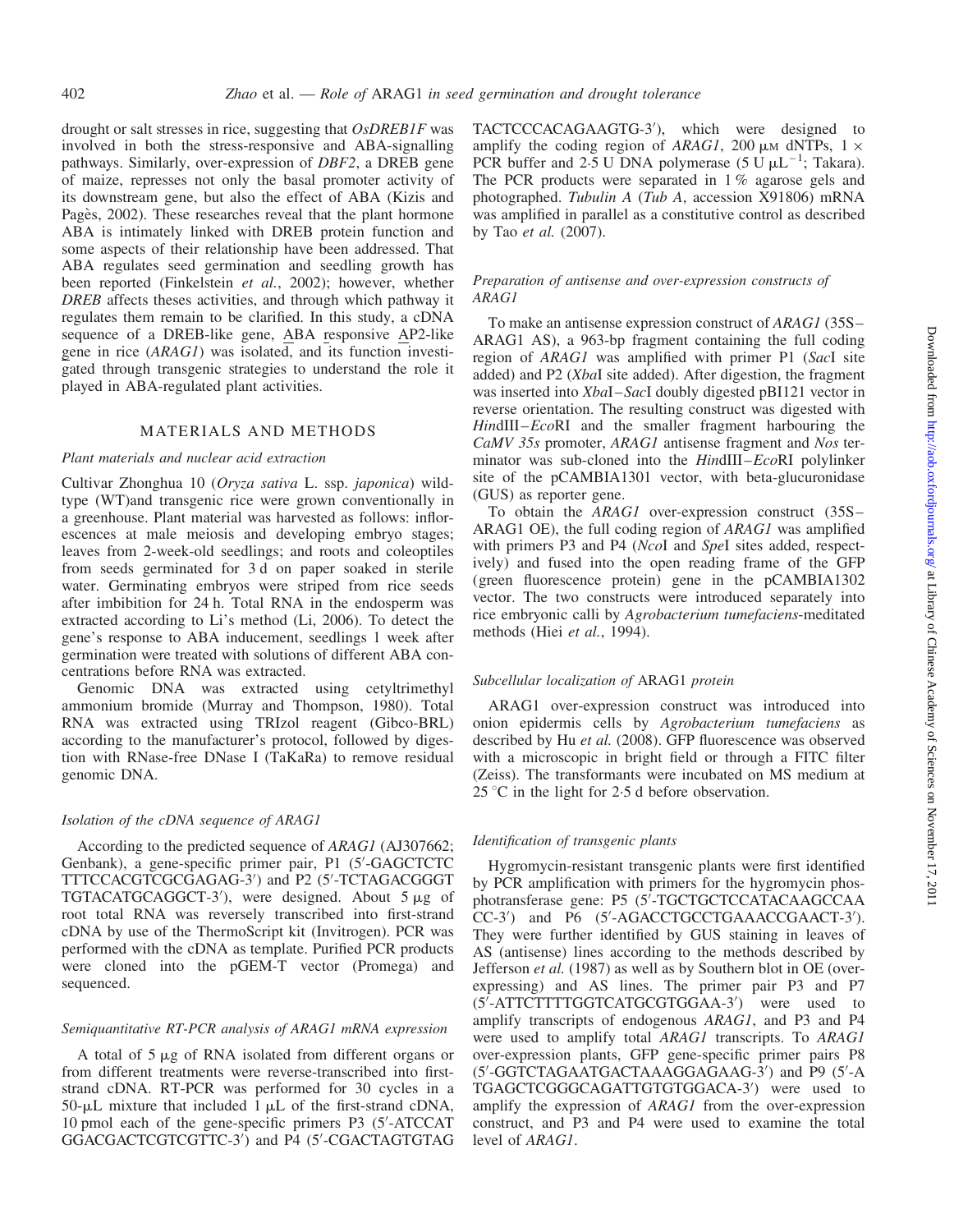#### Germination, seedling growth and ABA treatment

 $T_1$  seeds were germinated on half-strength MS medium contain 50 mg  $L^{-1}$  hygromycin for screening of positive progeny. Offspring from confirmed  $T_1$  lines were used for further analysis.

To analyse germination, 30 seeds of the  $T_2$  generation from each different transgenic line or WT control were soaked in tap water at  $25^{\circ}$ C for 24 h and then allowed to germinate on sterile-water-saturated filter paper at  $25^{\circ}$ C with 0  $\mu$ m, 2  $\mu$ m, 4 u.m, 6 u.m or 8 u.m ABA. Seeds were regarded as having germinated when the primary root was longer than 2 mm. Germination rates were scored on the 4th, 7th and 10th days in triplicate.

For the seedling growth treatment, transgenic seeds of the  $T<sub>2</sub>$ generation and WT were allowed to germinate on watersaturated filter paper for 4 d, with a 16 h light/8 h dark regime at  $25^{\circ}$ C. After this, they were grown on filter paper supplemented with  $0 \mu$ M,  $2 \mu$ M,  $4 \mu$ M or  $8 \mu$ M ABA for an additional 10 d. The length of the primary roots and height of the shoots were measured and number of adventitious roots counted on the 10th day. Each datum was the mean value of at least 30 seeds in triplicate.

### ARAG1 antibody preparation and western blot analysis

A non-conserved sequence of ARAG1 (encoding amino acids 136 to 225, amplified with primers 5'-ACTGAATTC GGCCTCCTCCGCCAATGC-3' and 5'-CGACTCGAGTTGT AGTACTCCCACAGAAG-3') was fused into the glutathione S-transferase (GST) gene in the vector pGEX-4T-3 (Amersham) for protein expression. ARAG1 polyclonal antibody was prepared as described by Hanly et al. (1995) and Worrall (1996).

Total proteins from different organs of transgenic or WT rice were extracted according to the method of Salekdeh et al. (2002). Forty micrograms of the extracted proteins were loaded in each lane. Western blot was performed as described previously (Zhang et al., 2006).

#### PEG 6000 treatment of the seedlings

To evaluate drought tolerance of ARAG1 transgenic rice, WT and *ARAG1* transgenic seedlings were grown hydroponically (Kumar et al., 2003) for 5 weeks in a greenhouse, followed by 2 weeks in which 15 % PEG 6000 was added to the nutrient solution to mimic drought conditions. Afterwards, shoots and roots of the seedlings were harvested for water concentration determination. Their biomasses (dry weight) were measured before and after desiccation in a forced air oven at  $70^{\circ}$ C for 3 d.

## Analysis of  $\alpha$ -amylase activity in WT and ARAG1 transgenic seeds

Activity of  $\alpha$ -amylases was analysed as described by Ikeda et al. (2001).The embryo halves of WT, OE2 and AS9 seeds were cut away, and the remaining parts were sterilized in 15 % NaClO for 30 min. After rinsing the seed halves with sterilized distilled water five times, they were placed on an agar plate (0.2 % soluble starch,10 mm  $NaAC<sub>3</sub>H<sub>2</sub>O$ , 2 mm CaCl<sub>2</sub>, 2 % agar and 1  $\mu$ M GA<sub>3</sub>) and incubated at 24 °C for 3 d. Then the plates were exposed to volatilization of iodine gas for 2 min. Activity of  $\alpha$ -amylases was indicated by the diameter of the hydrolysis circle on the plates. Each plate contained 30 seeds of the different genotypes in triplicate.

#### RESULTS

## ARAG1 encodes a DREB-like protein

The amplified cDNA sequence of ARAG1 was confirmed by AK108830 on the KOME database (http://cdna01.dna.affrc. go.jp/cDNA/). It includes an open reading frame of 678 bp capable of encoding a 225-amino-acid protein. The N- and C-terminal regions of ARAG1 contain a serine/threonine-rich motif of 21 amino acids (amino acids 13–31) and a highly acidic region of 74 amino acids (134–208; Fig. 1A), respectively. These motifs have been proposed as transcriptional activation domains in other characterized AP2/EREBP members (Jofuku et al., 1994; Elliott et al., 1996). Besides the AP2 DNA binding domain, the protein has a putative nuclear localization signal (NLS) KKKRPRK (Fig. 1A). These features together with the result that ARAG1–GFP fusion targeted to the nucleus (Fig. 1B) suggested that ARAG1 was a potential transcription factor.

A comparison of amino acid sequences revealed that ARAG1 shared higher sequence similarity with DREB proteins such as maize DBF2 (Kizis and Pages, 2002), arabidopsis TINY (Wilson et al., 1996) and DREB1A–1D/CBF1–4 (Liu et al., 1998; Haake et al., 2002) than other AP2/EREBP subgroup members. Moreover, the similarities were intensively restricted to their AP2/EREBP DNA-binding domain regions in which about 73–92 % amino acids were identical. In addition, ARAG1 contained the 14th valine, 19th glutamic and the quartet amino acids SEIR between the 14th and 19th amino acids (Fig. 1A). These amino acids, which are commonly present in other known DREB proteins, are identified as essential for the recognition and binding of the protein to the target DNA fragment (Sakuma et al., 2002).

Finally, phylogenetic analysis based on multi-sequence alignments of the domains revealed that ARAG1 formed a clade with DBF2 of maize, and it was more close to DREB1 than to DREB2 (Fig. 1C), implying that ARAG1 was a novel DREB-like protein of rice that might be involved in drought response.

## Expression of ARAG1 was up-regulated by ABA or drought treatment rapidly and prominently

Northern blot failed to detect any signal in different organs of rice even if  $30 \mu g$  of total RNA was loaded on the agarose gel, suggesting that ARAG1 was expressed at a very low level. Semi-quantitative RT-PCR showed that ARAG1 expressed in roots, inflorescences, endosperms of germinating seeds and developing and germinating embryos but not in coleoptiles, leaves and mature embryos (Fig. 2A).

The response of *ARAG1* to abiotic stresses and ABA inducement was examined because PLACE (www.dna.affrc.go.jp/ PLACE/signalup.html), a database for plant cis-acting element identification (Higo et al., 1999), predicts that three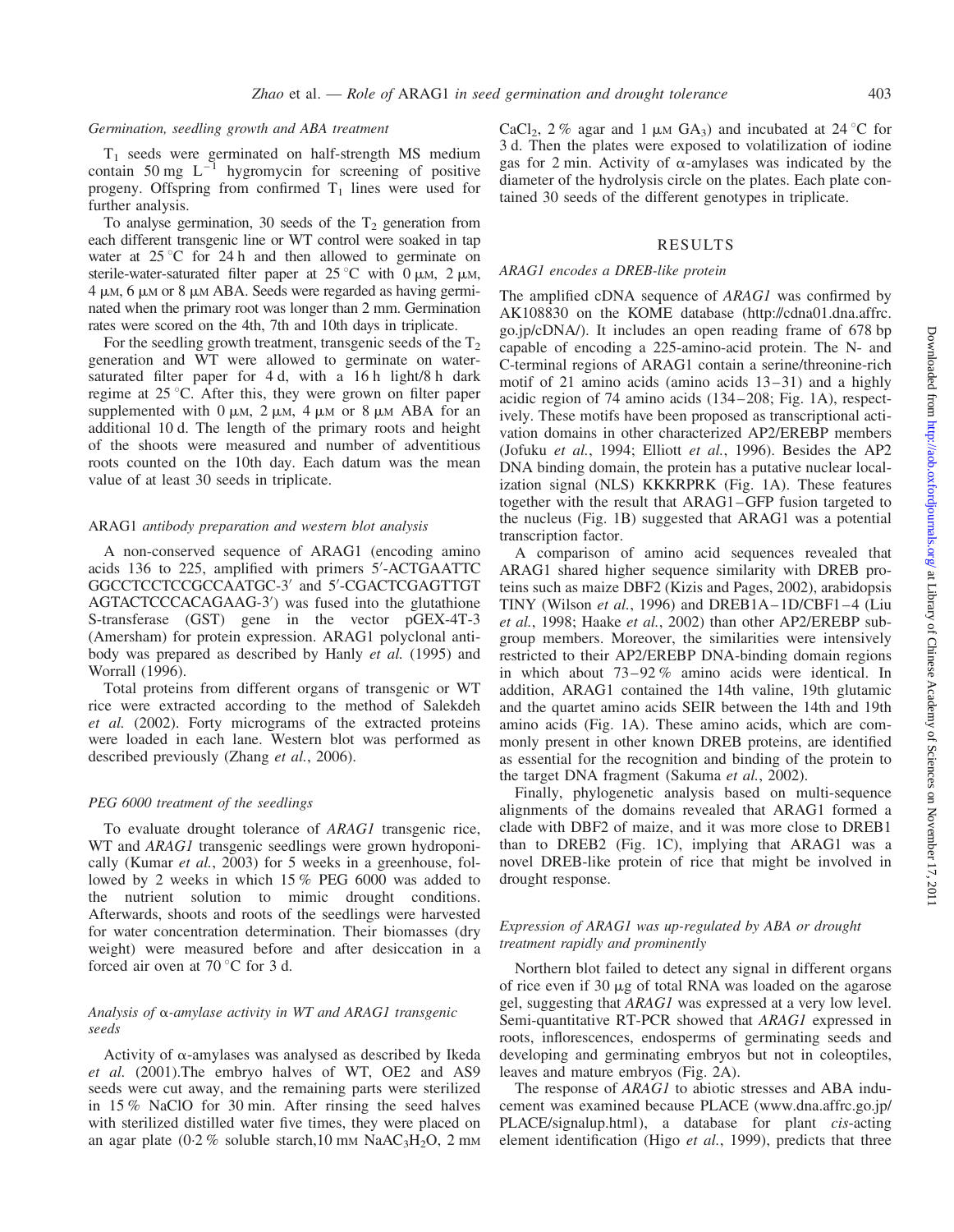A

C

MDDSSFGSEPTT*SSSGGEAPASPPSTASSSS*DGAGG**KKKRPRK**DGHHPTYRGVRMRSW GKWVSEIREPRKKSRIWLGTFATAEMAARAHDVAALAIKGRAAHLNFPDLAHELPRPATAAP KDVQAAAALAAAADFPASSANAGASNNPDGSDDASAGSASPPPPPDAADDALFDLPDLLLD LRYGPPSSGLSCASSWEDEVGLISGAGAAAAGVFRLEEPLLWEY





FIG. 1. ARAG1 encodes a DREB-like protein. (A) Amino acid sequence of ARAG1. The AP2/EREBP domain is underlined. The potential nuclear localization signal, the serine/threonine-rich region and VSEIRE motif is marked with bold, italic (in box) and shading, respectively. (B) ARAG1 is a nucleus-localized protein: 1, 2 are transformants with pCAMBIA1302 vector observed in FITC filter and bright field, respectively; 3, 4 are transformants with ARAG1 overexpression construct observed in the FITC filter and bright field, respectively. Scale bar = 30  $\mu$ m for 1–4. (C) Phylogenetic tree constructed by multiple sequence alignments of the AP2/EREBP domain of ARAG1 and those of other DREB proteins using Clustal W (Higgins et al., 1992) and MEGA3.1 (Kumar et al., 2004). The sequences used are: arabidopsis DREB1A/CBF3, DREB1B/CBF1, DREB1C/CBF2, DREB1D/CBF4, DREB2A, DREB2B, ABI4, HARDY and TINY (Accession nos FJ169301, FJ169278, FJ169318, NM\_124578, NM\_001036760, NP\_187713, NP\_181551 NP\_181186 and NP\_197953, respectively), maize DBF1, DBF2 and ZmABI4 (Accession nos AF493800, AF493799 and AY125490), rice ARAG1, OsDREB1A, OsDREB1B and OsDREB2 (Accession nos BAG98540, AF300970, AF300972, AF300971).

ABRE elements (ACGTG) are presented in its promoter region  $(-210$  to  $-206$ ,  $+1604$  to  $+1600$  and  $-1605$  to  $-1601$  within 2 kb upstream of the ATG). In arabidopsis, these elements act as cis-acting elements of the ABA-mediated dehydrationresponsive expression of rd29B (Yamaguchi-Shinozaki, 1994). As shown in Fig. 2B, compared with the control, expression of ARAG1 was up-regulated by drought and  $100 \mu$ M ABA treatment after 30 min. However, it seemed insensitive to low temperature (Fig. 2B).

Detailed analysis revealed that the expression of ARAG1 culminated at 1 h of 100  $\mu$ M ABA treatment, then decreased gradually (Fig. 2B, right). At 30 min of the treatment (Fig. 2C, left), the expression levels of ARAG1 were strengthened with the increase of ABA concentrations from  $2 \mu M$  to 100  $\mu$ M. When treatment time extended to 60 min (Fig. 2C, right), the transcripts increased continually by  $10 \mu M$  ABA treatment. Two micromolar ABA had a similar but less obvious effect. In contrast, 50  $\mu$ M and 100  $\mu$ M ABA treatment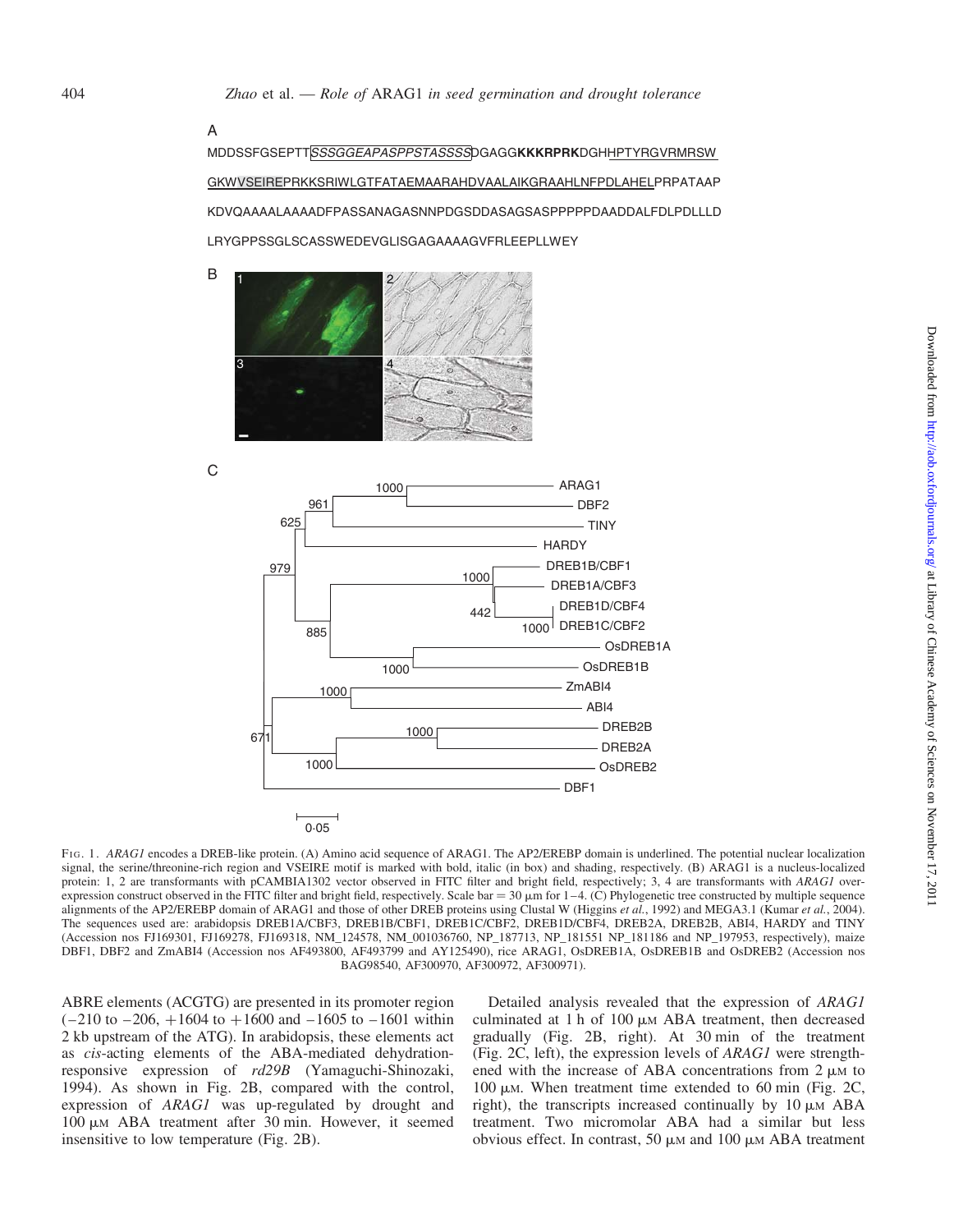

FIG. 2. mRNA accumulation pattern of ARAG1 in different tissues or at different development stages examined by semi-quantitative RT-PCR in triplicate. The statistical data presented are the mean  $\pm$  s.d. Tubulin A (Tub. A) transcripts were used as constitutive controls. The expression intensity was analysed by 2DE Image Master software (2002.01). (A) Expression patterns of ARAG1 transcript in coleoptiles (C), inflorescences with male meiocytes at meiotic stage (F), leaves (L), roots (R), immature embryos (I), germinating embryos (G), endosperms of germinating seeds (E) and mature embryos (M). (B) Accumulation of ARAG1 transcripts in roots subjected to 0.5 h of drought (D), 100  $\mu$ M ABA (A), and 4 °C low temperature (T), or with 100  $\mu$ M ABA treatment for 0.5, 1, 2, 3 h, respectively. (C) Accumulation of ARAG1 transcripts in roots after treatment with  $2 \mu M$  (2),  $10 \mu M$  (10),  $50 \mu M$  (50), 100  $\mu$ M (100) ABA for 30 min (left) or for 60 min (right).

resulted in decreases of ARAG1 expression, suggesting that self-protective mechanism to against harmful effects of ABA oversupply may exist in this process.

## ARAG1 knockdown rice was hypersensitive to ABA inhibition during seed germination and seedling growth

The functions of ARAG1 were investigated using knockdown and over-expression strategies. Three over-expression lines (OE2, OE5 and OE8) and four antisense lines (AS1, AS3, AS9 and AS10) of ARAG1 which had been confirmed by Southern blot or GUS staining (data not shown) were used to analyse expression. ARAG1 transcripts decreased in AS lines and increased in OE lines (Fig. 3A), implying that the constructs worked effectively. Western blot with antibody specific to ARAG1 revealed that the protein level was reduced significantly in AS lines; however, compared with ARAG1 in WT, its increase in OE lines was very limited  $(<20\%$ ).

The progenies of positive AS9 and OE2 that did not show genotypic segregation (identified as in the  $T_0$  generation) were selected for phenotypic assessment. As ARAG1 was expressed during seed germination (Fig. 2A), ARAG1 transgenic seeds were examined for their ability to germinate, particularly in the presence of ABA application. All concentrations of ABA caused WT seeds to germinate more quickly than the transgenics, and their mean germination rate decreased proportionally with increased ABA concentration (Fig. 4A). At 4 d after imbibition (Fig. 4B), the germination rate of all the seeds reached 100 % in the absence of ABA application. However, when treated with ABA, it decreased obviously in WT and OE lines. No seed germinated in AS lines (Fig. 4B).



FIG. 3. Expression of ARAG1 in transgenic rice. WT, wild type; AS1, AS9 and AS10, antisense lines 1, 3 and 9, respectively; OE2, OE5 and OE8, overexpression lines 2, 5 and 8, respectively. Left, transgenic AS line; right, transgenic OE line. (A) Semi-quantitative RT-PCR analyses of ARAG1 expression in rice transgenic lines. Tubulin A (Tub. A) transcripts were used as constitutive controls. Quantification of mRNA levels (ratios of normalized data for transgenic lines vs WT) is listed below the figure. The endogenous ARAG1 transcripts (E-ARAG1) were amplified by primers of P3 and P7; the total transcripts of ARAG1 (T-ARAG1) were amplified by primers of P3 and P4; GFP expression level (GFP) represents the over-expression level of ARAG1. (B) Western blot of ARAG1 expression in wild-type and transgenic rice lines.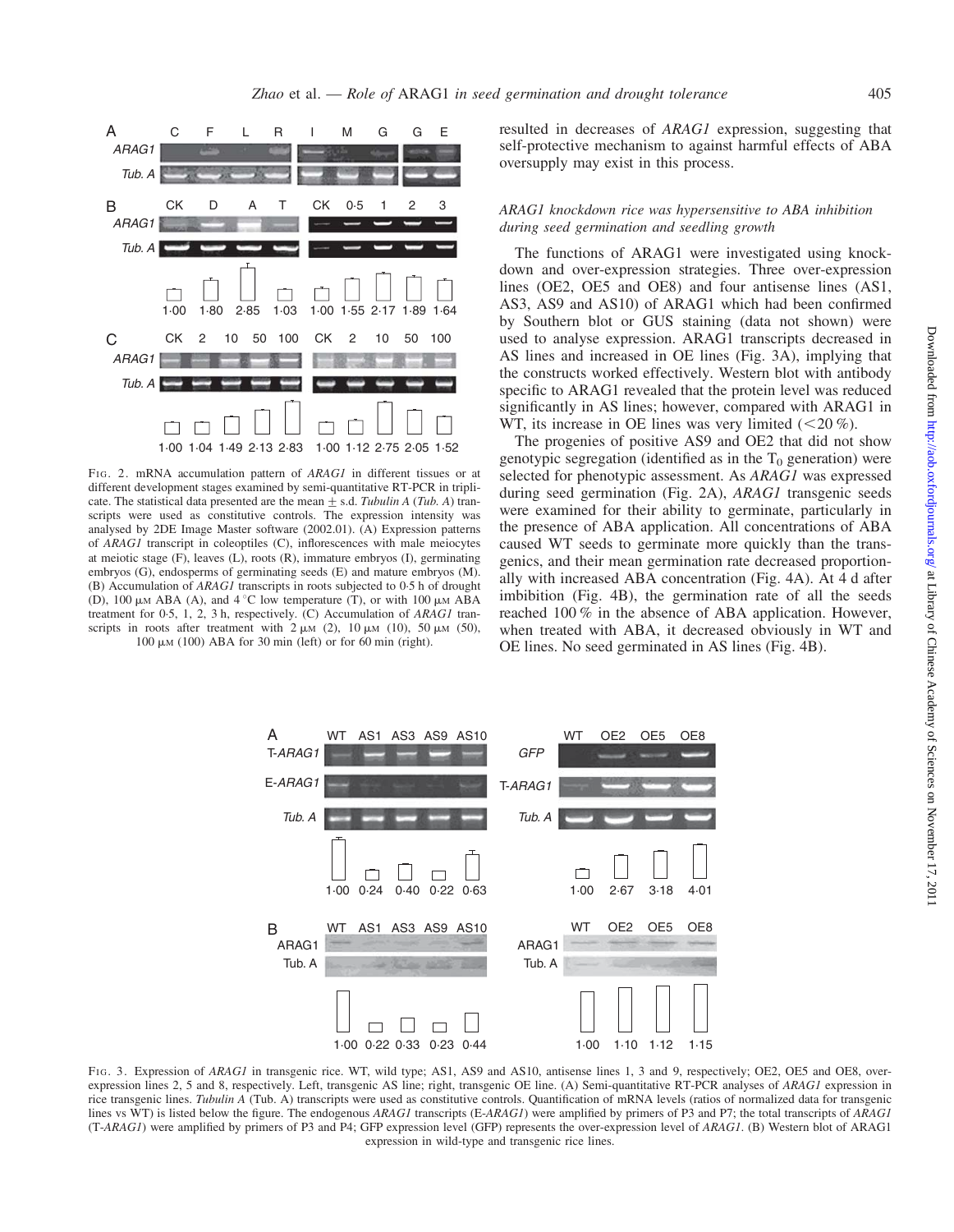

FIG. 4. Germination of wild-type and ARAG1 transgenic rice seeds treated with different concentrations of ABA treatments for varying times. A1, A2, A3, A4 are photographs of transgenic and wild-type seeds germinated for 5d with 2, 4, 6 or 8  $\mu$ M ABA, respectively. In each panel, the upper, middle and lower rows are WT, OE2 and AS9 seeds, respectively. (B–D) show the germination percentage of wild-type and ARAG1 transgenic rice seeds under 0, 2, 4, 6 or 8  $\mu$ M ABA for 4, 7 or 10 d, respectively. Error bars indicate the s.d. ( $n = 30$ ).

At 7 d after imbibition, germination rate of WT seeds reached 85 % even if 8  $\mu$ M ABA was applied. More than half OE seeds germinated under all concentrations of ABA treatment. In

addition, all AS seeds, except for those being treated with 8 μm ABA, began to germinate (Fig. 4C). At 10 d after imbibition, most of the WT and OE seeds had germinated under the different ABA concentrations and the AS seeds had began to germinate even when treated with  $8 \mu M ABA$  (Fig. 4D).

Similar to the observation of seed germination, the seedling growth of WT and transgenic rice showed a similar tendency of inhibition in response to ABA treatments (Fig. 5A). Although the length of the primary root and the height of shoots of these seedlings were not obviously different in normal growth conditions, there was an significant discrepancy when different concentrations of ABA treatments were used – the higher the ABA concentration the more obvious the inhibition (Fig. 5B and C). It is worth noticing that the inhibition was more serious in the AS seedlings compared with their WT and OE counterparts. When treated with 4 or 8  $\mu$ M ABA, very few adventitious roots were observed in any of the seedlings (Fig. 5D). Taken together, these facts indicate that knockdown of ARAG1 conferred hypersensitivity to ABA inhibition during seed germination and seedling growth of transgenics. In contrast, over-expression of the gene showed only a slight effect on these activities.

#### ARAG1 plays a role in rice drought tolerance

Five-week-old hydroponically grown seedlings of WT and ARAG1 transgenics were prepared to compare their drought tolerance. Seedlings were treated in nutrient solution supplemented with 15 % PEG 6000 to mimic drought stress, with another set of seedlings grown in normal nutrient solution as a control. As shown in Fig. 6A, after 2 weeks of treatment, the AS line had a slightly wilted appearance and the WT line displayed similar but less-severe symptoms. In contrast, the OE seedlings looked normal. To evaluate the effects of the PEG treatment, the water concentration in the shoots of these plants was measured. Under drought stress, as shown in Fig. 6B, compared with the control that was grown in normal conditions, the WT line lost about 4.7 % of water, the OE line lost 4.4 % and the AS line lost 7.0 %. Consistent with the observation made with the seedlings, differences in water concentration between OE and WT seedlings seemed negligible, but they were evident between AS and WT lines. This suggests that ARAG1 was involved in the process associated with tolerance in the seedlings.

#### a-Amylase activity was markedly enhanced in ARAG1 transgenic rice

As  $\alpha$ -amylase activity is an important factor linked with seed germination, it was measured in WT and ARAG1 transgenic seeds. The results showed that, during germination,  $\alpha$ -amylase activity increased remarkably in both the AS and the OE seeds compared with WT seeds (Fig. 7). It was contrary to the observation that, in the absence of ABA treatment, ARAG1 transgenic seed had similar germination features to WT seed. This demonstrates that germination and  $\alpha$ -amylase activity are separate processes although they are closely linked in seeds. The presence of ARAG1 transcripts in embryos and endosperms of germinating seeds (Fig. 2) suggests that the gene is probably regulated differently in these tissues.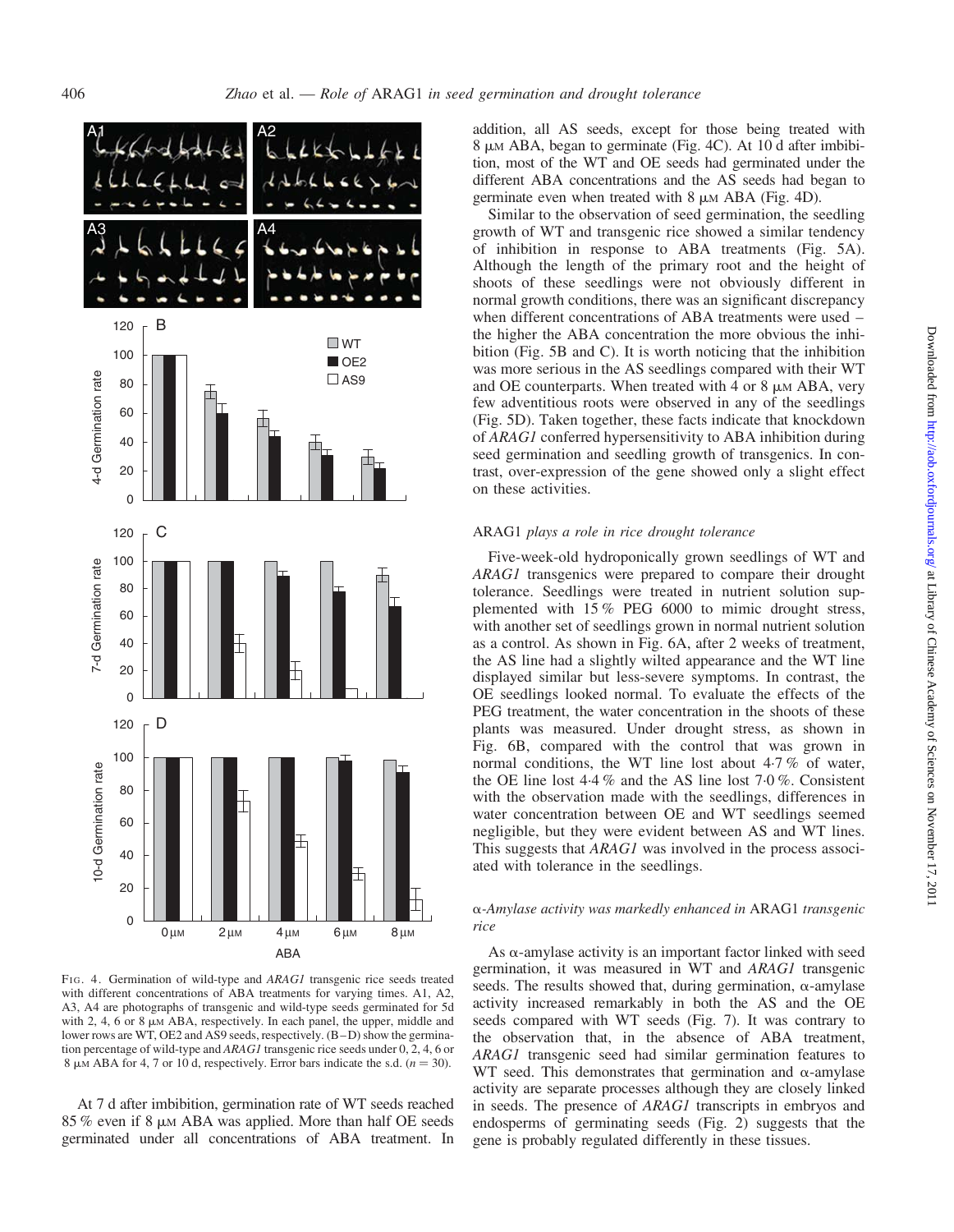

FIG. 5. Response of ARAG1 transgenic and wild-type seedlings to ABA treatment. (A) Wild-type and ARAG1 transgenic rice seedlings after 3 d germination were treated with  $0 \mu M$  ABA (A1), 2  $\mu M$  ABA (A2), 4  $\mu M$  ABA (A3) or 8  $\mu$ M ABA (A4) for 10 d. In each panel, from left to right, the seedlings are wild type, OE line 2 or AS line 9, respectively. (B–D) Morphological parameters of wild-type and ARAG1 transgenic rice seedlings after treatment for 10 d. (B) Length of primary root (mm); (C) height of shoot (mm); (D) number of adventitious roots. Error bars indicate s.d.  $(n = 30)$ .





FIG. 6. Comparison of drought tolerance of wild-type and ARAG1 transgenic rice. (A) After being in normal nutrient solution for 5 weeks, WT, OE2 and AS9 seedlings were grown in nutrient solution supplemented with 15 % PEG 6000 for 2 weeks. (B) Mean water concentrations in the shoots of the seedlings in Fig. 6A. Error bars signify standard deviations ( $n = 8$ ).

## DISCUSSION

ABA plays an important role in many plant processes such as formation and dormancy of seeds, inhibition of germination and growth arrest in the early seedling stage under unfavourable environmental conditions (Koornneef and Karssen, 1994; Bewley, 1997; Lopez-Molina et al., 2001; González-Guzmán et al., 2002). Some DREB transcription factors, capable of being activated by ABA, mediate their downstream gene expression to help a plant survive a stressful environment (Kizis and Pagès, 2002; Karaba et al., 2007; Wang et al., 2008). However, during seed germination and seedling growth, little is known about the role of DREB proteins and how they were regulated by ABA. In this study, a DREB-related gene, ARAG1 was cloned and functionally analysed, and the findings may help to understand DREB protein function more comprehensively.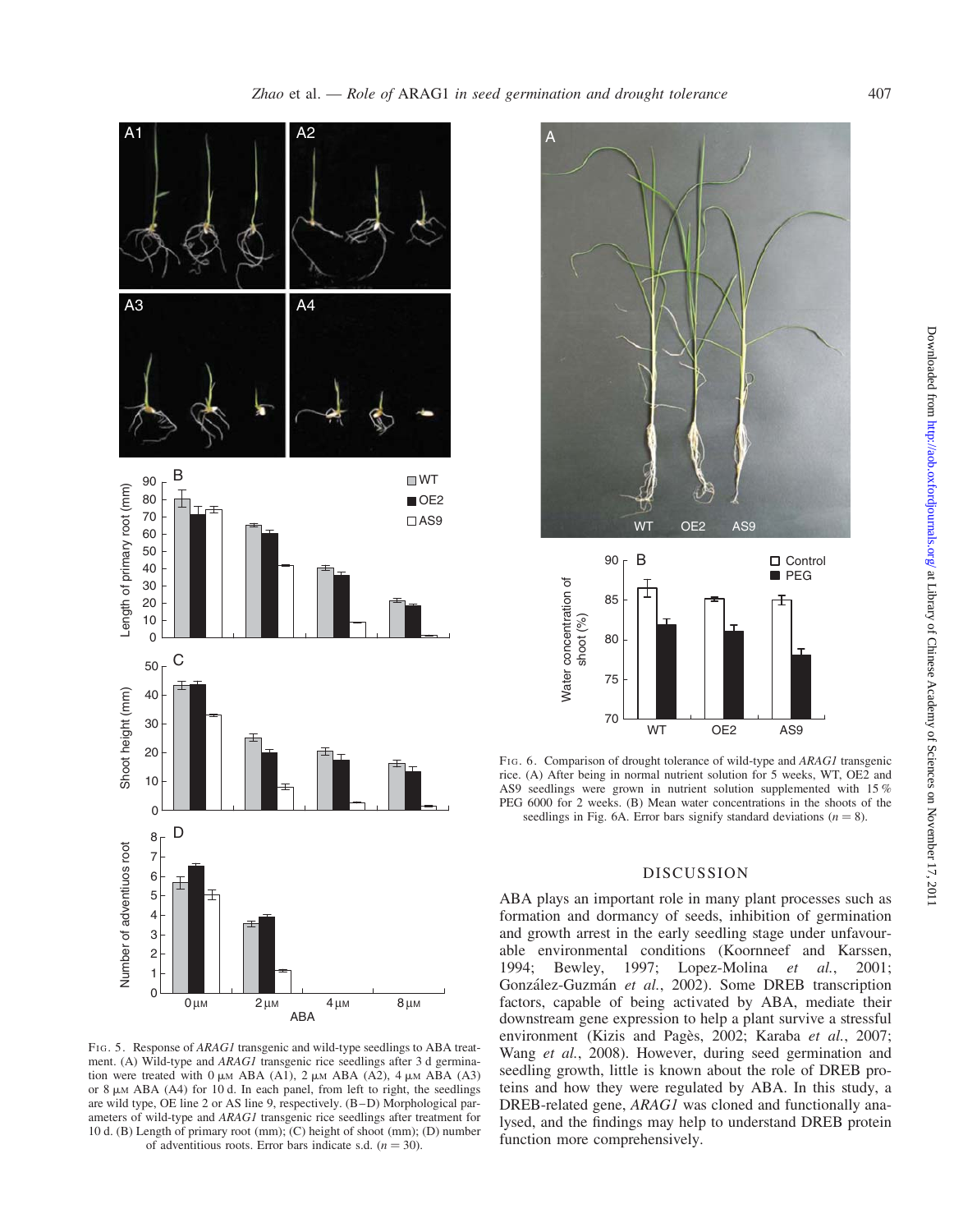

FIG. 7. Activity of  $\alpha$ -amylases in germinating seeds of wild-type and ARAG1 transgenic rice. Activity of  $\alpha$ -amylases was indicated by the diameter of the hydrolysis circle on agar plates that contain soluble starch. Upper row, WT; middle row, OE2; lower row, AS9 ( $n = 30$ ).

ARAG1 encodes a DREB-like protein containing the characterized AP2 DNA binding domain (Fig. 1). This domain, which was identified in other DREB proteins such as arabidopsis DREB1 and DREB2, rice OsDREBs and maize DBF2, can bind to the DRE/CRT cis-element of the stress-responsive genes, and thus activate the expression of their down-stream genes (Stockinger et al., 1997; Gilmour et al., 1998; Liu et al., 1998; Kizis and Pagès, 2002; Dubouzet et al., 2003). In addition, its relatively hydrophilic and acidic features, combined with the presence of nuclear-targeting motif, suggest that this protein has a potential nucleus-localizing function. The serine- and glutamine-rich motifs, which have been proposed to act as transcriptional activation domains in the maize DBF2 and some other transcriptional factors (Elliott et al., 1996; Kizis and Pagès, 2002) are also presented in ARAG1. These imply that ARAG1 may act as a transcriptional regulator in rice.

Expression of ARAG1 was quickly induced by drought stress, which is similar to maize DBF2 (Kizis and Pagés, 2002). The transgenic seedlings that over-express ARAG1 showed slightly enhanced tolerance, whereas the ARAG1 knockdown lines showed reduced tolerance to drought stress (Fig. 6). Perhaps like HARDY, an arabidopsis DREB gene which significantly increased drought tolerance of transgenics when expressed in rice (Karaba et al., 2007), ARAG1 is potentially useful for improving crop productivity.

 $\alpha$ -Amylases are activated to hydrolyse carbohydrates that are stored in endosperm into soluble sugars to meet the needs of seed germination (Paiva and Kriz, 1994). Therefore, when seed is germinated in stressful conditions,  $\alpha$ -amylase activity should be enhanced to provide additional energy for survival (Plaxton, 2004, 2006). In accordance with this postulation, the present results showed that activity of  $\alpha$ -amylases was increased in ARAG1 transgenic seeds (Fig. 7), implying that when seedlings are grown in a stressful environment, ARAG1 can help them to survive by increasing the  $\alpha$ -amylase activity. That the transgenic seedlings had smaller

biomass compared with WT plants (data not shown) provided further support for this inference.

Previous findings have shown that transgenics with modified expression of AP2/EREBPs are either hypersensitive or insensitive to ABA treatment (Söderman et al., 2000; Pandey et al., 2005). In the present study, the AS lines were hypersensitive to ABA treatment since their seed germination and seedling growth was obviously repressed compared with that of WT control (Figs 4 and 5). However, little difference in these aspects is found between the ARAG1 OE line and the WT control (Figs 4 and 5). Given the fact that reducing ARAG1 protein conferred hypersensitivity on the AS seedlings to ABA application as compared with the WT, it is probable that ARAG1 acted as a negative regulator in the ABA-dependent pathway.

In drought stress, the OE line showed slightly increased tolerance and the AS line displayed reduced tolerance, implying that ARAG1 took part in this process besides its role in the ABA-dependent pathway. Interestingly, tolerance of drought stress in transgenics seems to be positively related to their ARAG1 level.

Recently, Vinces *et al.* (2009) reported that promoters containing a sequence of repeats confer higher rates of transcriptional divergence. Analogously, duplicating a copper regulatory element confers efficient copper induction on a heterologous promoter (Thiele and Hamer, 1986). This research indicates that repeating cis-elements are important for regulating the promoted gene's expression. Therefore, the three ABRE elements identified in the promoter region of ARAG1 may help explain the gene's diversified regulation property, which is important for plants to adapt flexibly to the environment.

## ACKNOWLEDGEMENTS

This work was supported by the Chinese Ministry of Science and Technology (2007AA021402). We thank Linda Abraham who works in Plant Molecular & Cellular Biology Program, University of Florida, for her help in language editing.

# LITERATURE CITED

- Bewley JD. 1997. Seed germination and dormancy. The Plant Cell 9: 1055–1066.
- Dubouzet JG, Sakuma Y, Ito Y, et al. 2003. OsDREB genes in rice, Oryza sativa L., encode transcription activators that function in drought-, high-salt- and cold-responsive gene expression. The Plant Journal 33: 751–763.
- Elliott RC, Betzner AS, Huttner E, et al. 1996. AINTEGUMENTA, an APETALA2-like gene of Arabidopsis with pleiotropic roles in ovule development and floral organ growth. The Plant Cell 8: 155-168.
- Finkelstein RR, Gampala SS, Rock CD. 2002. Abscisic acid signaling in seeds and seedlings. The Plant Cell 14 (Suppl): S15-45.
- Gilmour SJ, Zarka DG, Stockinger EJ, Salazar MP, Houghton JM, Thomashow MF. 1998. Low temperature regulation of the Arabidopsis CBF family of AP2 transcriptional activators as an early step in cold-induced COR gene expression. The Plant Journal 16: 433–442.
- González-Guzmán M, Apostolova N, Belles JM, et al. 2002. The short-chain alcohol dehydrogenase ABA2 catalyzes the conversion of xanthoxin to abscisic aldehyde. The Plant Cell 14: 1833–1846.
- Gutterson N, Reuber TL. 2004. Regulation of disease resistance pathways by AP2/ERF transcription factors. Current Opinion in Plant Biology 7: 465–471.
- Gu YQ, Wildermuth MC, Chakravarthy S, et al. 2002. Tomato transcription factors pti4, pti5, and pti6 activate defense responses when expressed in Arabidopsis. The Plant Cell 14: 817–831.